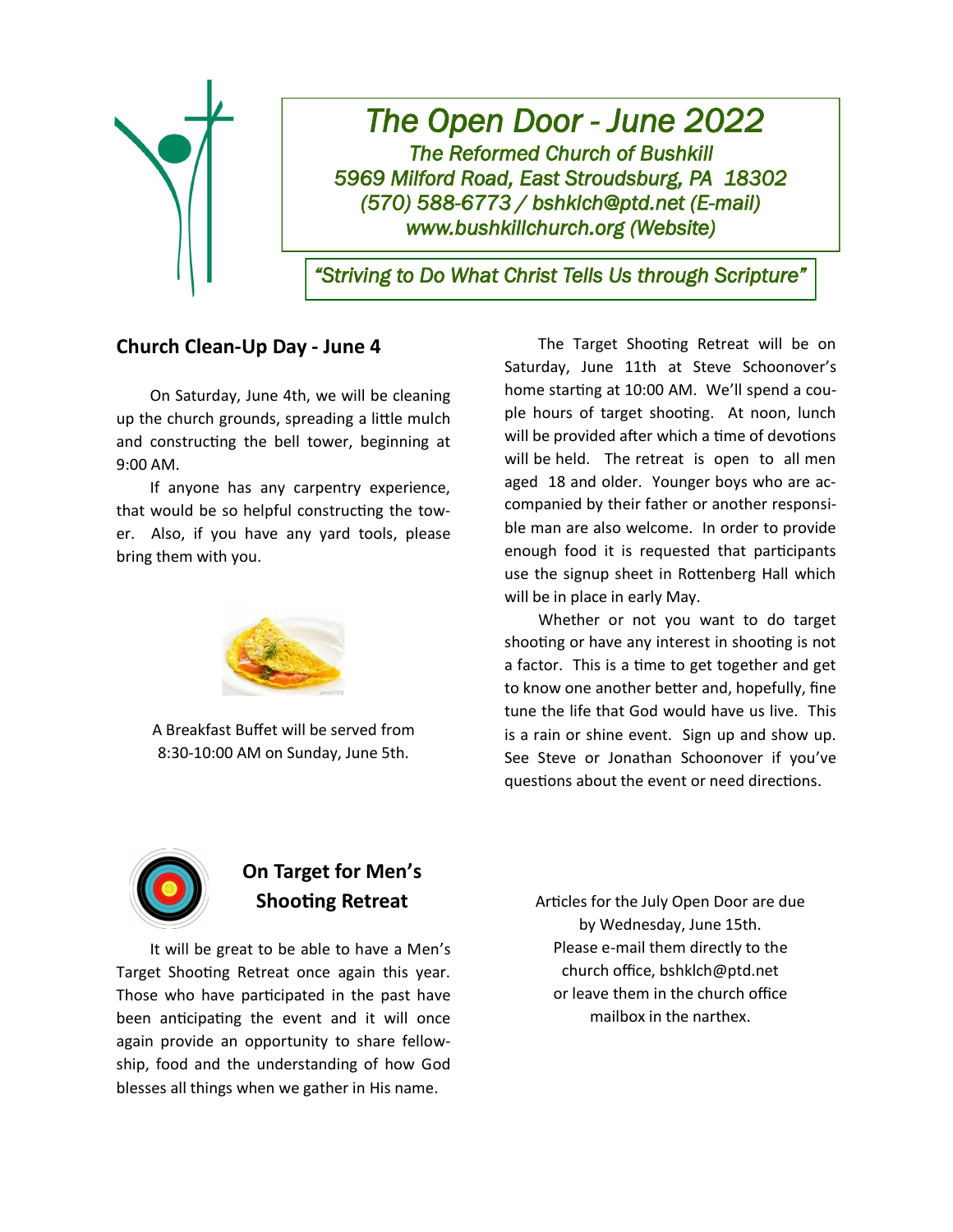### **VBS - Mark Your Calendars!**

Vacation Bible School will be here before you know it. This year it will be held the week of August 8-12th from 9:00 AM to noon. We will be doing "Monumental - Celebrating God's Greatness!" There will be a closing program on Friday, August 12th at noon followed by a family BBQ.

We are hoping to partner with local churches. Volunteers are needed. See Michele Clark / 570-460-2356.

#### **Financial Report - MaryAnn Conza**

|          | (5 7, 755.12)        | $(5 \t3,381.49)$     |
|----------|----------------------|----------------------|
| Expenses | 14,564.49            | Expenses 67,331.66   |
| Income   | \$22,319.61          | Income \$63,950.17   |
|          | 04/01/22 to 04/30/22 | 01/01/22 to 04/30/22 |

Our offering income increased this month which reduced the overall deficit quite a bit. We also received \$2,000 this month from the Mary Laurent Trust Fund. The congregation gave \$810 toward the Ukraine crisis. This amount will be matched and sent to the Reformed Church in America for distribution to Ukraine.

*"You are the light of the world. A city set on a hill cannot be hid."* **Matthew 5:14**

> Blessings to you all, MaryAnn

Reminder: There is a Men's Prayer Group that meets every Wednesday at 9:00 AM. All men are welcome.

#### **Happy Birthday Ceil Martz!**



(Picture taken by Steve Schoonover)

Ceil Martz turned 101 years old. Some of the ladies from the Women's Group visited Ceil. She was active in the Women's Fellowship and at one time was the President. She cooked many dinners in the basement of our old church.

### **Food Pantry Fundraiser - July 2**

A Tricky Tray fundraiser will be held on Saturday, July 2nd for Bushkill Outreach, our local food pantry. The Tricky Tray will be held at Middle Smithfield Elementary School, 5180 Milford Rd, East Stroudsburg, 18302.

There will be over 100 baskets. \$15.00 entrance fee includes sheet of 25 tickets. Snacks will be available for purchase; free beverages.

Doors open at 1:00 PM -- drawings held at 2:30 PM.